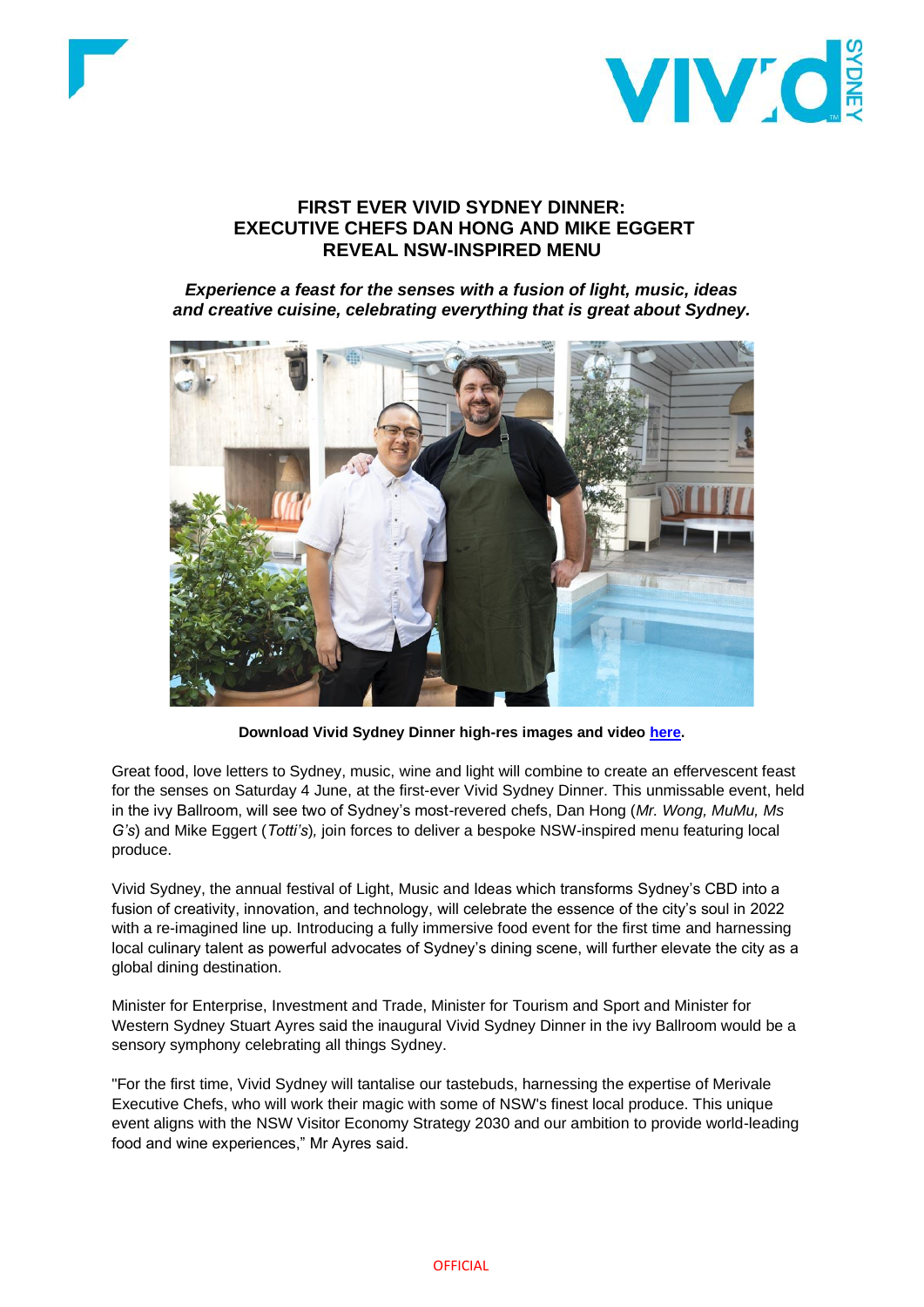



"After a couple of difficult years, we are ready to celebrate and what better way than to experience the culinary delicacies prepared by Executive Chefs Mike Eggert and Dan Hong at the biggest and most immersive Vivid Sydney yet. Sydney is Australia's culinary capital and this is set to be an evening to remember. I encourage everyone to get their tickets while they can."

Festival Director Gill Minervini added: "Incredible food and dining experiences are at the beating heart of the city, just as Vivid Sydney is. The Dinner is hosted by actress and TV presenter Justine Clarke, with artist Ken Done and respected journalist Julia Baird sharing their moving 'love letters' to Sydney. Guests will be treated to a wide range of live music, from singers Ngaiire and Virginia Gay to jazz aficionado James Morrison AM and DJ Kate Monroe. All set against the backdrop of an incredible bespoke lighting treatment created by the Vivid Sydney team."



Merivale Executive Chefs Mike Eggert and Dan Hong, drew inspiration from the abundance of innovative local producers across regional NSW to create this four-course menu\*:

# **Canapes:**

- Pecora Dairy sheep's milk cheese with a fragrant NSW truffle tartlet *(Southern Highlands NSW)*
- Crostini seaweed butter and local sea urchin *(Wollongong, NSW)*

# **Entrée:**

- NSW coastal sashimi platter with a selection of locally sourced fresh fish, served with ginger and shallot dressing. Fish selection includes:
	- o Tuna and Bonito *(Ulladulla)*
	- o Sydney Rock Oysters and local Lobsters *(South Coast)*
	- o Snapper and wild Kingfish *(Bermagui)*

# **Main**:

- Master stock glazed Rangers Valley beef cheek served with Li-Sun Exotic Mushrooms grown in Mittagong's disused railway tunnels, rice from the Murray River/Murrumbidgee region (*New England, Southern Highlands, Riverina NSW)*
- A fresh, mixed herb salad from Newcastle greens *a*nd new season roasted Brussel sprouts with fragrant herbs and a ginger, chilli, fish sauce dressing *(Hunter Region NSW)*